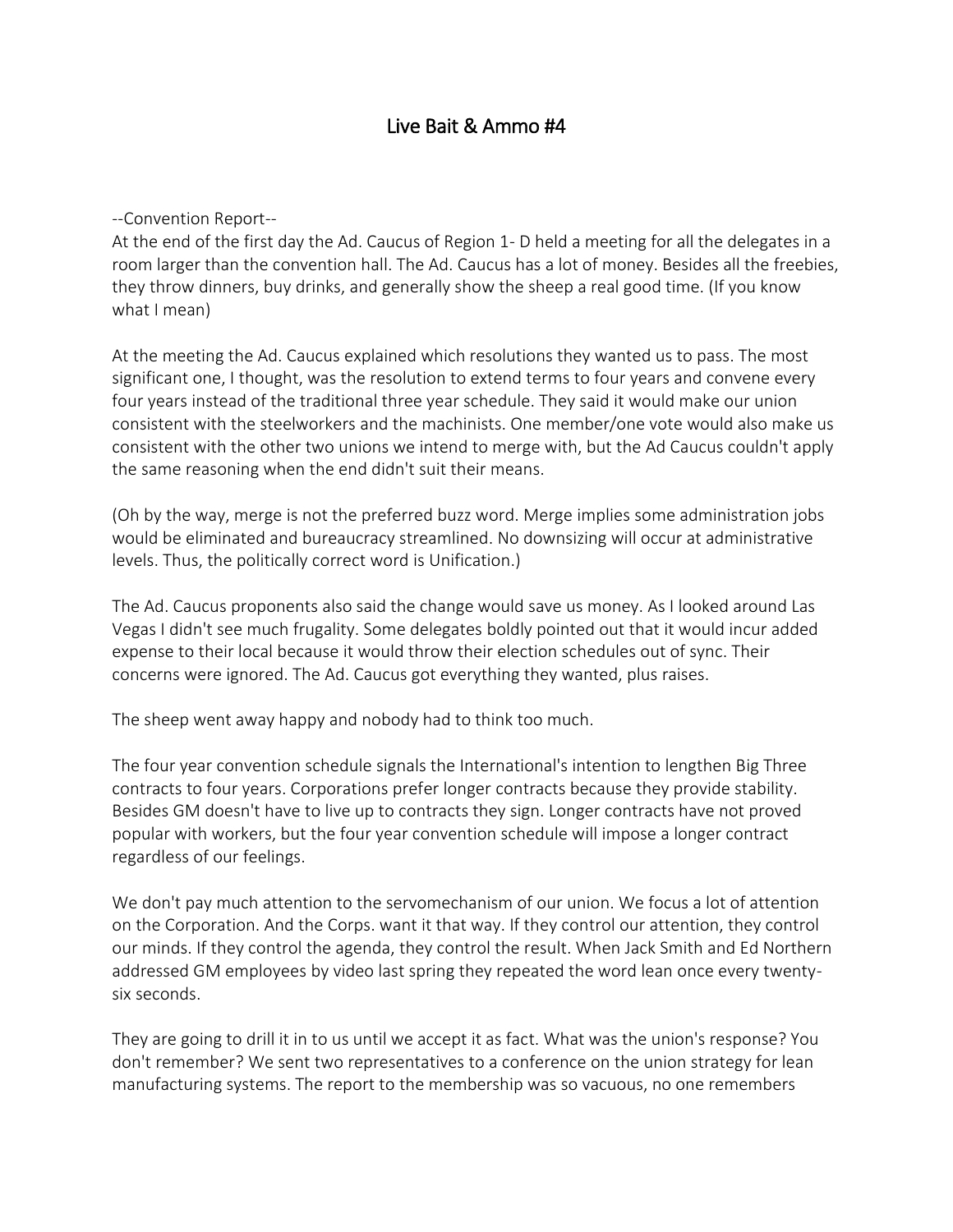anything about it, and we've seen no evidence of an agenda to resist downsizing or to modify the implementation of a management strategy that makes Taylorism seem kind and benign.

What we have seen is implementation of joint programs and special assignments committed to an agenda that will eliminate jobs. Between 1979 and 1997 the UAW lost 763,769 dues paying members. If this was a war, how would you feel about the generals?

Brothers and sisters, this is a war. We must re-establish true democracy within the UAW before we can take on GM. The Constitution gives us the power to make changes. We shouldn't take it lightly. Our livelihoods are at stake, and in the war against Corporate America the union is our only ally.

I went back to my room that night and began reading over the resolutions. I had observed the process. When given the opportunity to speak I should be brief and to the point. I made some notes.

There were two sets of resolutions. One set addressed such issues as: Monetary Policy and Global Financial Markets; Foreign Investment and Influence of Foreign Countries and Firms on U.S. Policy; Economic Democracy and Employer Accountability; The Federal Judiciary and other Presidential Appointments.

Are you bored yet? I won't go on. I don't know who wrote these resolutions but I'll bet there's no grease under their fingernails.

The second set was submitted by the rank and file. These were resolutions a worker could relate to, written in language a worker could understand. These were resolutions that affected us directly. These resolutions were largely ignored by the Ad. Caucus who controlled the presentation. None of them were passed.

I think you deserve to hear what some of those resolutions were.

(1) Several locals submitted resolutions proposing that appointed union officials and special assignment positions be determined by election. Unlike a corporation which is organized from the top down, a union is organized from the bottom up. All power should derive from the members. Non-elected appointments put too much power and influence in the hands of a few leaders and render the appointed person accountable only to those who appointed them. It's a system that fosters favoritism and nepotism. Direct election of all representatives empowers the members, encourages participation, at all levels, and enforces accountability to the workers on the floor. More democracy means more vitality. I would support this resolution. The Ad. Caucus' opposition to the resolution reveals a fundamental distrust of democracy and the ability of workers to judge for themselves.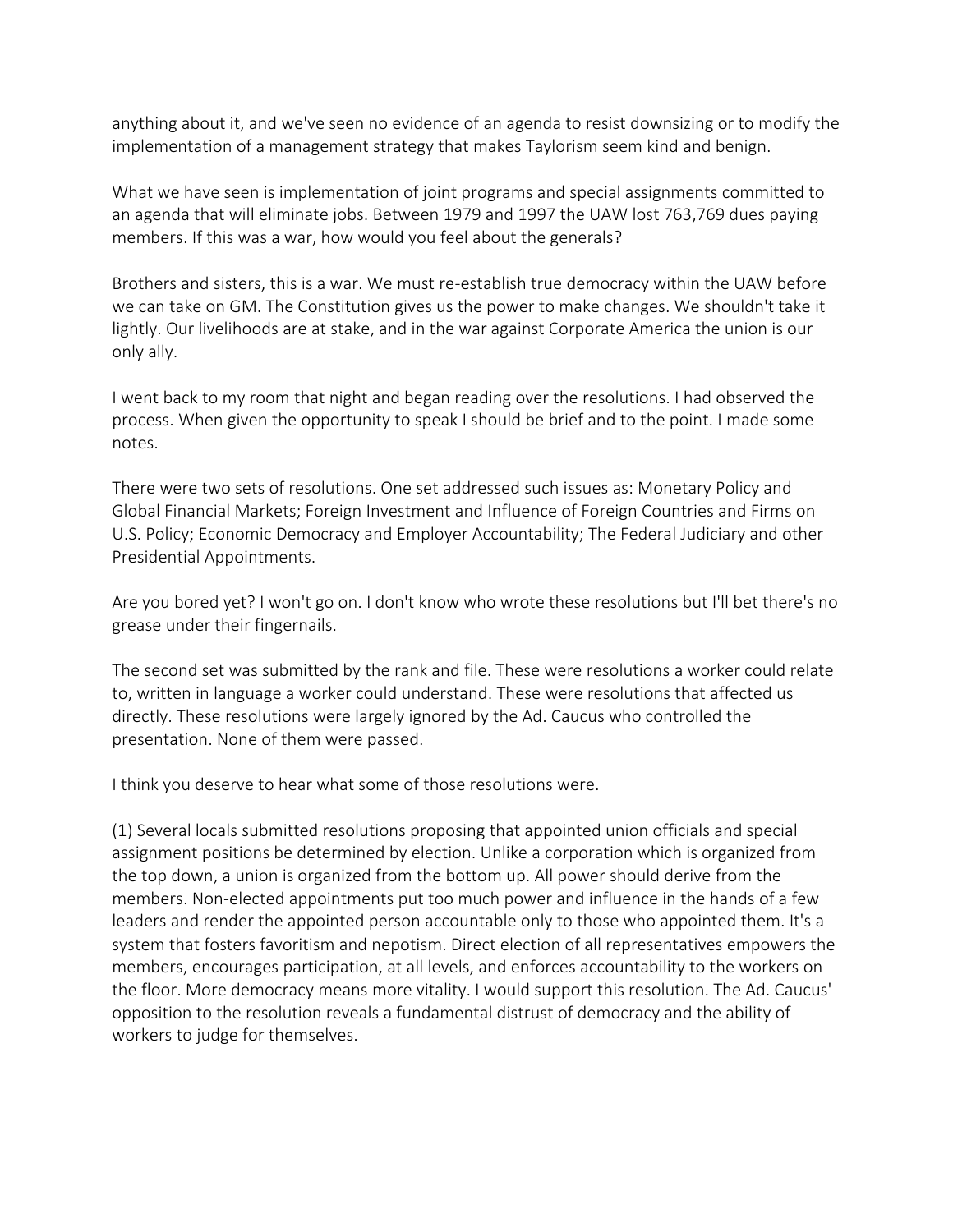(2) The resolution for one member, one vote to replace the delegate system would make the UAW consistent with the Machinists and Steelworkers with whom we expect to unify. The present system affords us no real choice. It promotes complacency on one hand and cynicism on the other. The Labor Movement cannot afford complacency or cynicism. We need to encourage participation, direct involvement, and activism. For that reason I concur with Brother Yokich when he said at the convention, "Why change? If you can make it better, do it." I believe we can make it better. I believe we might know more about our Regional Director and his staff if they needed our vote of approval. As it stands now, all they need is our dues.

(3) Local 652 opposed the dues collection from lump sum payments and profit sharing. I would be curious to see how the membership would vote on that resolution.

(4) There were a number of resolutions concerning the merger of the three unions including full voting rights for retirees. What do you know about it? How will it affect the rank and file? What say will we have in how it is organized? Will the merger reduce administrative cost or will it only add another layer of bureaucracy? Would you like to submit a proposal? Would you like to know what's going on up there? Don't worry, my little lambs,the Ad. Caucus will take care of everything. Consider this: In 1979 there were 1,527,858 dues paying members in the UAW . Eighteen years later there were 764,089. How does one measure the success of a union's leadership? Growth? Time to merge. It's a business union, not an organizing union.

(5) There were several resolutions demanding that any changes in the contract be submitted to the membership for ratification. Does anyone out there disagree with that idea? Do you wonder why we would need such a resolution? Experience is the best and the cruelest teacher. A wise person learns from other people's experience. Don't wait to find out for yourself why this resolution was made.

There were also several resolutions demanding we be permitted to read the contract, all the fine print, and not just the highlights before we ratify it. (Come on, Rube, you don't need to read it. Just sign the dotted line.)

In '96 job security was a major concern to all of us, but our questions about job security provisions were evaded. Now we know why.

One of the sticking points of the American Axle agreement was the two-tier wage. The members wanted to do away with it. They were prepared to strike over the issue. The company caved in. Later the members discovered the International had agreed to permit the company to hire permanent temps instead of second tier wage slaves. Some new hires are temps for the duration of the contract. No wonder some people feel burned.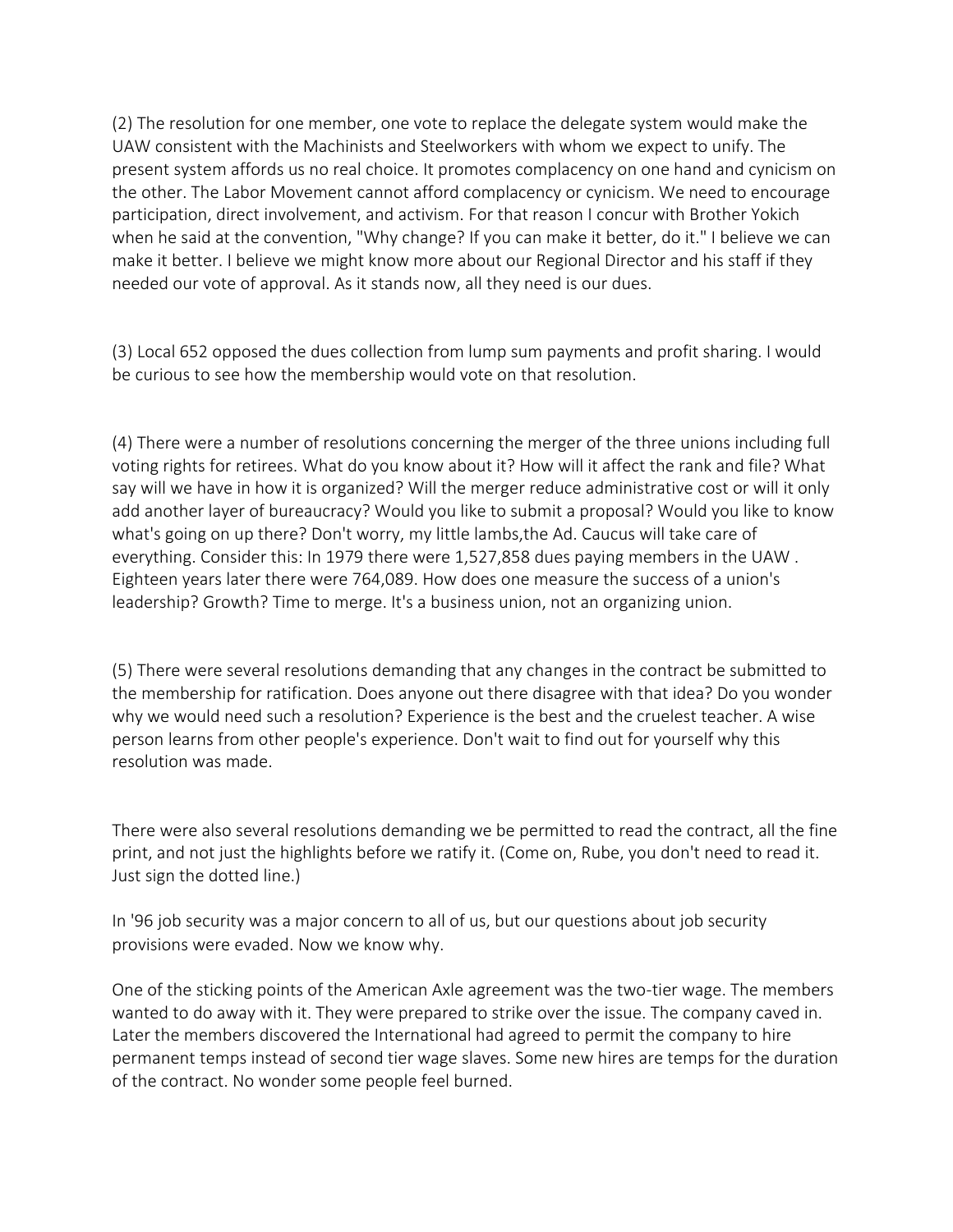Ratification without information isn't solidarity, it's naive. We could file a lawsuit to demand the fine print, but we shouldn't have to. I suggest that Delphi employees organize and demand full disclosure before ratification.

(6) There were 28 resolutions concerning dues. For instance, a worker who accepts a salary position should be required to pay back union dues or an initiation fee if they return to the floor. What do you think? I agree.

(7) There were many resolutions concerning strike funds and the need to increase the weekly payments. The net worth of the strike funds as of Dec. 31, 1997 was 734,797,299.24. If the International officers deserve a raise, so do the strikers.

(8) There were numerous resolutions involving the rights of retirees. The retirees are important. They could provide experience and support in strikes, organizing drives, and political campaigns. It wouldn't pay to disenfranchise them. I would support any resolution that fostered their continuing allegiance and participation.

(9) Finally, I express regrets that the resolutions to hold future conventions in the Midwest did not pass. We belong in Flint, not Las Vegas. Most UAW workers are concentrated in the Midwest. A central location would be more affordable and give more access to members who were not elected delegates but were interested in attending.

We should be spending our union money in towns like Flint, Defiance, Fort Wayne, Decatur, Toledo, and Detroit.

Most of the resolutions I presented here were never debated. The Ad. Caucus got what they wanted and pretty much controlled the show.

Steve Yokich did exhibit tolerance for dissidents and opposing views and speakers requesting special privileges. He was very much in control. Unlike his predecessor, Owen Bieber, Yokich gave Victor Reuther a place of honor on the stage and showed him the respect he deserves.

On the fourth day the delegates passed a motion referring the "balance of the proposed resolutions to the International Executive Board for action." They were tired. Since all the newly elected board members had won unanimously, they felt certain they would do what was best for all of us.

Delegates were paid for five days lost time, plus expenses, and on the fifth day they voted themselves a holiday in Vegas at the local union's expense.